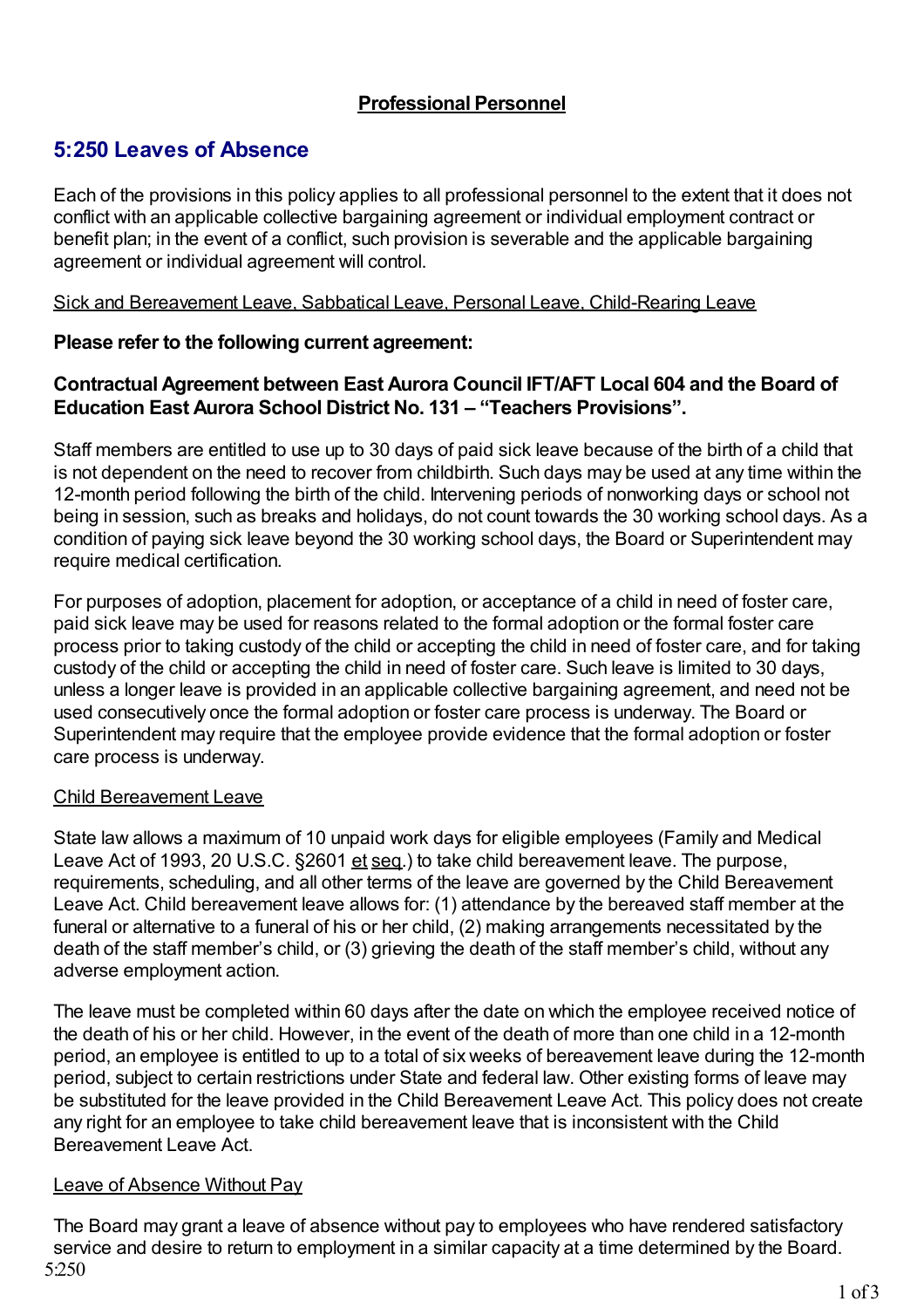Each leave of absence shall be of the shortest possible duration required to meet the leave's purpose consistent with a reasonable continuity of instruction for students.

### Leaves for Service in the Military

Leaves for service in the U.S. Armed Services or any of its reserve components and the National Guard, as well as re-employment rights, will be granted in accordance with State and federal law. A professional staff member hired to replace one in military service does not acquire tenure.

#### General Assembly Leave

Leaves for service in the General Assembly, as well as re-employment rights, will be granted in accordance with State and federal law. A professional staff member hired to replace one in the General Assembly does not acquire tenure.

#### Leave for Employment in Department of Defense

The Board may grant teachers or other employees a leave of absence to accept employment in a Dept. of Defense overseas school.

#### School Visitation Leave

An eligible professional staff member is entitled to eight hours during any school year, no more than four hours of which may be taken on any given day, to attend school conferences, behavioral meetings, or academic meetings related to the teacher's child, if the conference or meeting cannot be scheduled during non-work hours. Professional staff members must first use all accrued vacation leave, personal leave, compensatory leave, and any other leave that may be granted to the professional staff member, except sick, and disability leave.

The Superintendent shall develop administrative procedures implementing this policy consistent with the School Visitation Rights Act.

#### Leaves for Victims of Domestic Violence, Sexual Violence, Gender Violence, or Other Crime of Violence

An unpaid leave from work is available to any staff member who: (1) is a victim of domestic violence, sexual violence, gender violence, or any other crime of violence or (2) has a family or household member who is a victim of such violence whose interests are not adverse to the employee as it relates to the domestic violence, sexual violence, gender violence, or any other crime of violence. The unpaid leave allows the employee to seek medical help, legal assistance, counseling, safety planning, and other assistance without suffering adverse employment action.

The Victims' Economic Security and Safety Act governs the purpose, requirements, scheduling, and continuity of benefits, and all other terms of the leave. Accordingly, if the District employs at least 50 employees, an employee is entitled to a total of 12 work weeks of unpaid leave during any 12-month period. Neither the law nor this policy creates a right for an employee to take unpaid leave that exceeds the unpaid leave time allowed under, or is in addition to the unpaid leave time permitted by, the federal Family and Medical Leave Act of 1993 (29 U.S.C. §2601 et seq.).

#### Leaves to Serve as anOfficer or Trustee of a Specific Organization

Upon request, the Board will grant: (1) an unpaid leave of absence to an elected officer of a State or national teacher organization that represents teachers in collective bargaining negotiations, (2) twenty days of paid leave of absence per year to a trustee of the Teachers' Retirement System in 5:250